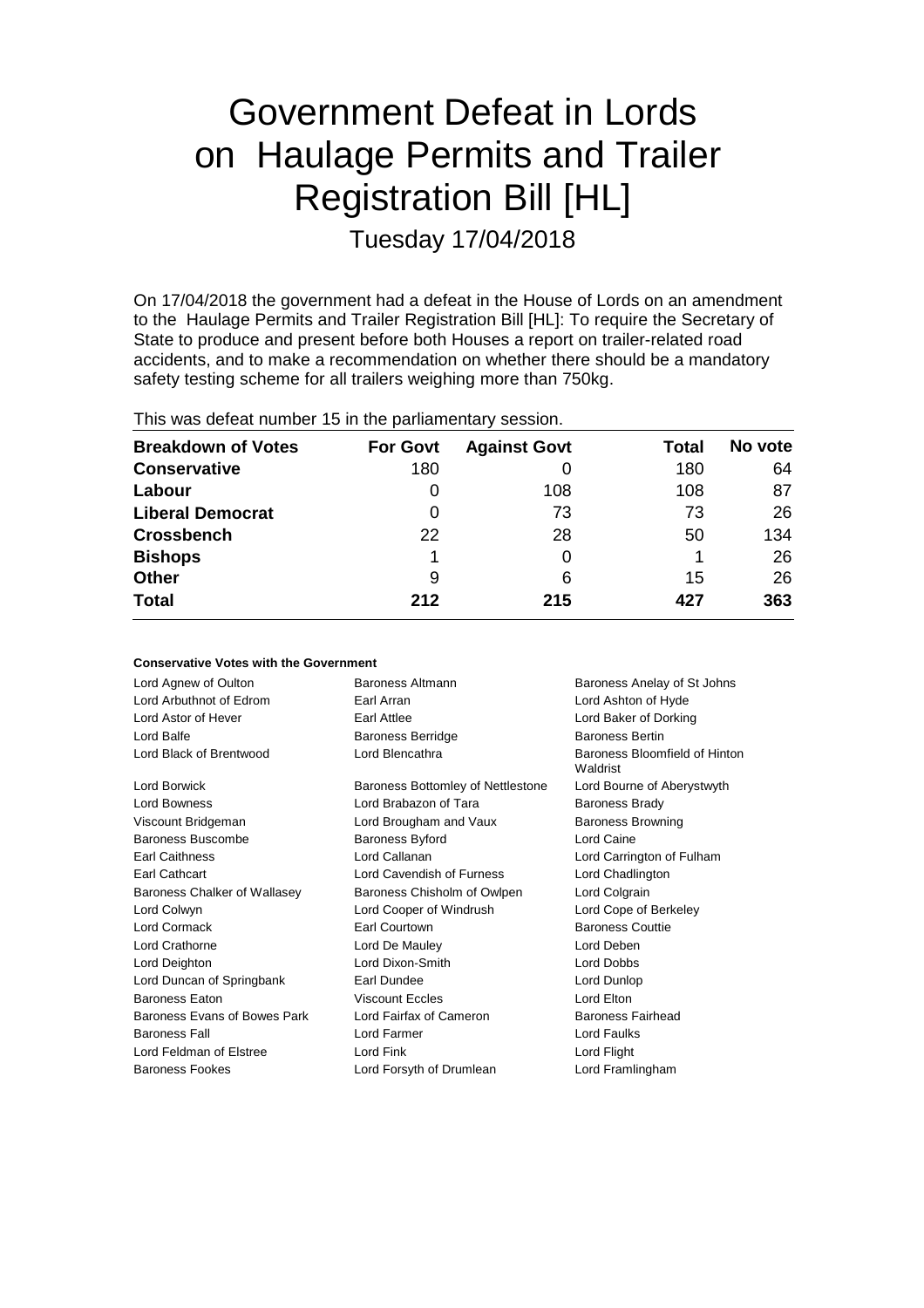Lord Freeman Lord Freud Lord Gardiner of Kimble Baroness Gardner of Parkes Lord Gilbert of Panteg Lord Gold Baroness Goldie Lord Goodlad Viscount Goschen Lord Green of Hurstpierpoint Lord Griffiths of Fforestfach Lord Hague of Richmond Lord Hamilton of Epsom Baroness Harding of Winscombe Lord Harris of Peckham Lord Hayward Baroness Helic Lord Henley Lord Hodgson of Astley Abbotts Baroness Hodgson of Abinger Lord Holmes of Richmond Earl Home Baroness Hooper Lord Horam Lord Howard of Rising Lord Howard of Lympne Lord Howell of Guildford Lord Hunt of Wirral Lord Inglewood Lord James of Blackheath Baroness Jenkin of Kennington Lord Jopling **Lord Keen of Elie** Lord Keen Clear Lord King of Bridgwater Lord Kirkham Lord Kirkhope of Harrogate Lord Lamont of Lerwick Lord Lang of Monkton Lord Lansley Lord Lawson of Blaby Lord Leigh of Hurley **Lord Lexden** Earl Lindsay Lord Mackay of Clashfern Lord Magan of Castletown Lord Mancroft Baroness Manzoor **Lord Marlesford** Lord McColl of Dulwich Baroness McGregor-Smith **Lord McInnes of Kilwinning** Baroness McIntosh of Pickering Baroness Mone Duke of Montrose Baroness Morris of Bolton Baroness Noakes Lord Northbrook Lord Norton of Louth Lord O'Shaughnessy Baroness O'Cathain Lord Palumbo Baroness Pidding **Lord Polak** Lord Polak Lord Porter of Spalding Lord Prior of Brampton Lord Rana Baroness Rawlings Baroness Redfern Lord Renfrew of Kaimsthorn Viscount Ridley Lord Risby Lord Robathan Lord Ryder of Wensum Baroness Scott of Bybrook **Earl Selborne Earl Selborne** Lord Selkirk of Douglas Lord Sheikh Lord Shinkwin Lord Skelmersdale Lord Smith of Hindhead Lord Spicer Baroness Stedman-Scott Lord Strathclyde Baroness Stroud Baroness Sugg Lord Suri Lord Taylor of Holbeach Viscount Trenchard Lord Trimble Lord Tugendhat Viscount Ullswater Baroness Vere of Norbiton Baroness Verma Lord Wakeham Baroness Warsi Lord Wasserman Lord Wei Duke of Wellington **Baroness Wheatcroft Lord Whitby** Baroness Wilcox **Lord Willetts** Baroness Williams of Trafford **Baroness Williams** of Trafford Baroness Wyld Lord Young of Cookham Viscount Younger of Leckie

Lord Lingfield Lord Lupton Lord MacGregor of Pulham Market Lord Nash Baroness Newlove Baroness Nicholson of Winterbourne

# **Conservative Votes against the Government**

# **Labour Votes with the Government**

#### **Labour Votes against the Government**

Lord Goldsmith Lord Gordon of Strathblane Baroness Goudie

Lord Adonis Lord Allen of Kensington Lord Alli Lord Anderson of Swansea **Baroness Armstrong of Hill Top** Baroness Bakewell Lord Bassam of Brighton Lord Beecham Lord Berkeley Baroness Blood **Lord Boateng** Lord Bradley **Lord Bradley** Lord Bragg **Lord Brooke of Alverthorpe** Lord Brookman Lord Campbell-Savours Lord Carter of Coles Lord Cashman Viscount Chandos Lord Clark of Windermere Lord Collins of Highbury Baroness Corston **Baroness Crawley Community** Lord Darling of Roulanish Lord Desai **Baroness Donaghy** Baroness Donaghy Baroness Drake Lord Dubs Lord Elder Lord Faulkner of Worcester Lord Foulkes of Cumnock **Baroness Gale** Baroness Gale Baroness Golding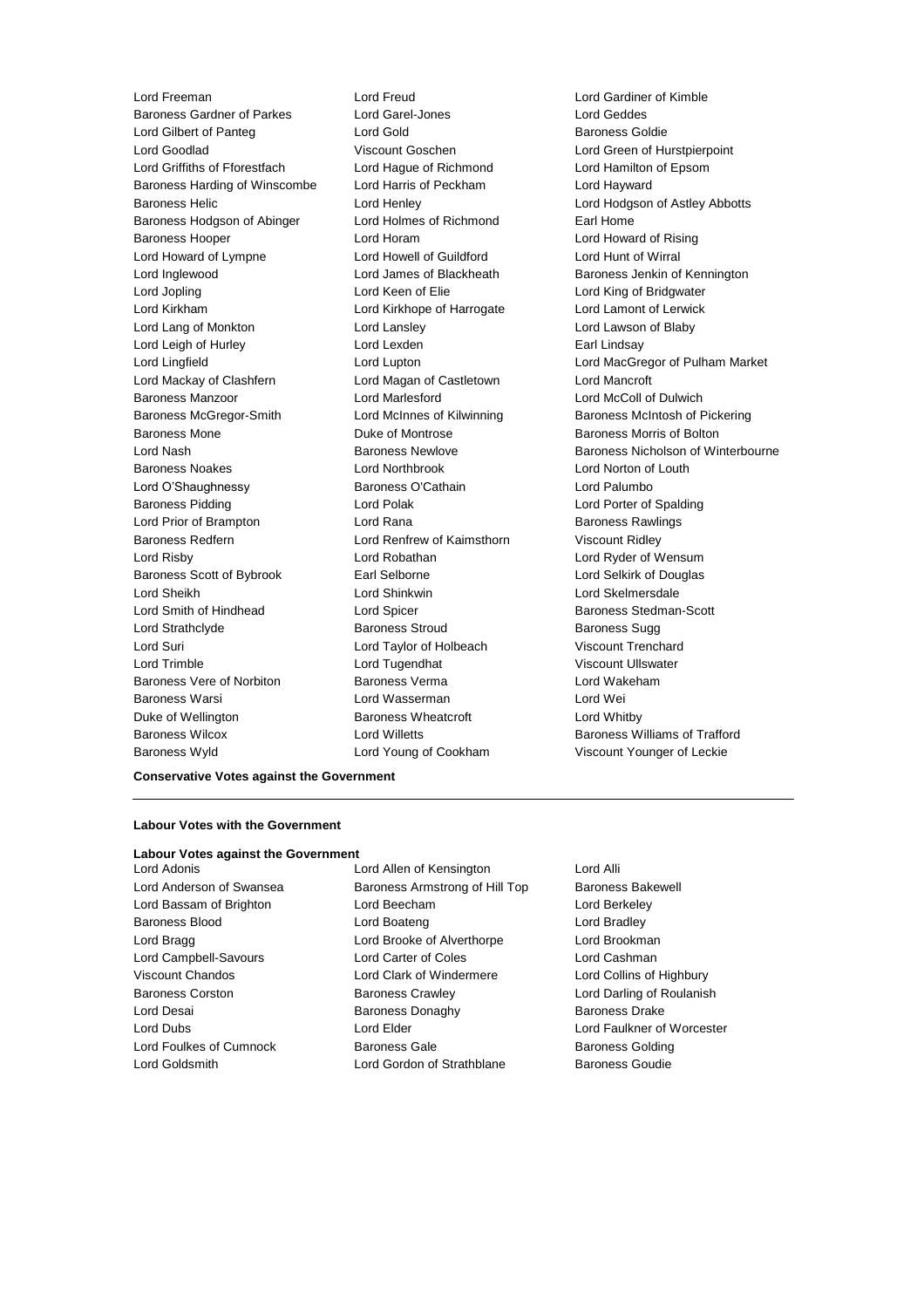Lord Grocott Lord Hain Viscount Hanworth Lord Harris of Haringey Lord Haskel Lord Haworth Baroness Hayter of Kentish Town Baroness Healy of Primrose Hill Lord Hollick Lord Howarth of Newport Baroness Howells of St Davids Lord Hoyle Lord Hunt of Chesterton Baroness Jones of Whitchurch Lord Jones Lord Judd **Lord Kennedy of Southwark** Baroness Kennedy of The Shaws Baroness Kennedy of Cradley Baroness Kingsmill Lord Kirkhill Lord Layard Lord Lea of Crondall Lord Lennie Baroness Liddell of Coatdyke Lord Liddle Lord Lines Lord Lipsey Baroness Lister of Burtersett Lord Livermore Lord MacKenzie of Culkein Lord Maxton Lord McAvoy Baroness McDonagh Lord McKenzie of Luton Lord Mendelsohn Lord Monks Lord Moonie Baroness Morgan of Huyton Lord Morris of Handsworth Lord Morris of Aberavon Lord Murphy of Torfaen Lord O'Neill of Clackmannan Lord Pendry **Lord Prescott Baroness Primarolo** Lord Puttnam **Baroness Ramsay of Cartvale** Baroness Rebuck Lord Reid of Cardowan Lord Robertson of Port Ellen Lord Rooker Lord Sawyer **Baroness Sherlock** Miscount Simon Baroness Smith of Basildon Lord Snape Lord Stevenson of Balmacara Lord Stone of Blackheath Baroness Taylor of Bolton Baroness Thornton Lord Tomlinson Lord Touhig Lord Tunnicliffe Lord Turnberg **Baroness Warwick of Undercliffe** Lord Watts Baroness Wheeler **Baroness Whitaker** Lord Whitty Lord Winston Lord Wood of Anfield Lord Young of Norwood Green

# **Liberal Democrat Votes with the Government**

# **Liberal Democrat Votes against the Government**

Lord Wrigglesworth

Baroness Barker **Communist Baroness Benjamin** Lord Beith **Baroness Benjamin** Baroness Bowles of Berkhamsted Lord Bradshaw Baroness Brinton Lord Bruce of Bennachie **Lord Burnett** Lord Burnett **Baroness Burt of Solihull** Lord Campbell of Pittenweem Lord Chidgey Lord Cotter Lord Dholakia **Baroness Doocey** Baroness Falkner of Margravine Baroness Featherstone Lord Foster of Bath Baroness Garden of Frognal Lord German **Earl Glasgow** Earl Glasgow Baroness Grender Baroness Hamwee **Baroness Harris of Richmond** Baroness Humphreys Baroness Hussein-Ece **Baroness Janke** Baroness John Baroness Jolly Lord Kirkwood of Kirkhope **Baroness Kramer** Baroness Kramer Lord Lee of Trafford Baroness Ludford **Baroness Maddock** Lord Marks of Henley-on-Thames Lord McNally Baroness Miller of Chilthorne Domer Lord Newby Baroness Northover Lord Paddick Lord Palmer of Childs Hill Baroness Pinnock **Example 2** Lord Purvis of Tweed Baroness Randerson Lord Redesdale Lord Rennard Lord Roberts of Llandudno Lord Rodgers of Quarry Bank Baroness Scott of Needham Market Lord Scriven Lord Sharkey **Baroness Sheehan** Lord Shipley **Lord Shipley** Lord Shutt of Greetland Baroness Smith of Newnham Lord Steel of Aikwood Lord Stephen Lord Stoneham of Droxford Lord Storey Lord Strasburger **Lord Stunell** Lord Stunell **Baroness** Suttie Lord Taverne **Lord Thomas of Gresford** Baroness Thomas of Winchester Viscount Thurso Lord Tope Lord Tyler Baroness Tyler of Enfield **Lord Wallace of Tankerness** Baroness Walmsley

Lord Addington **Lord Alderdice** Baroness Bakewell of Hardington Mandeville